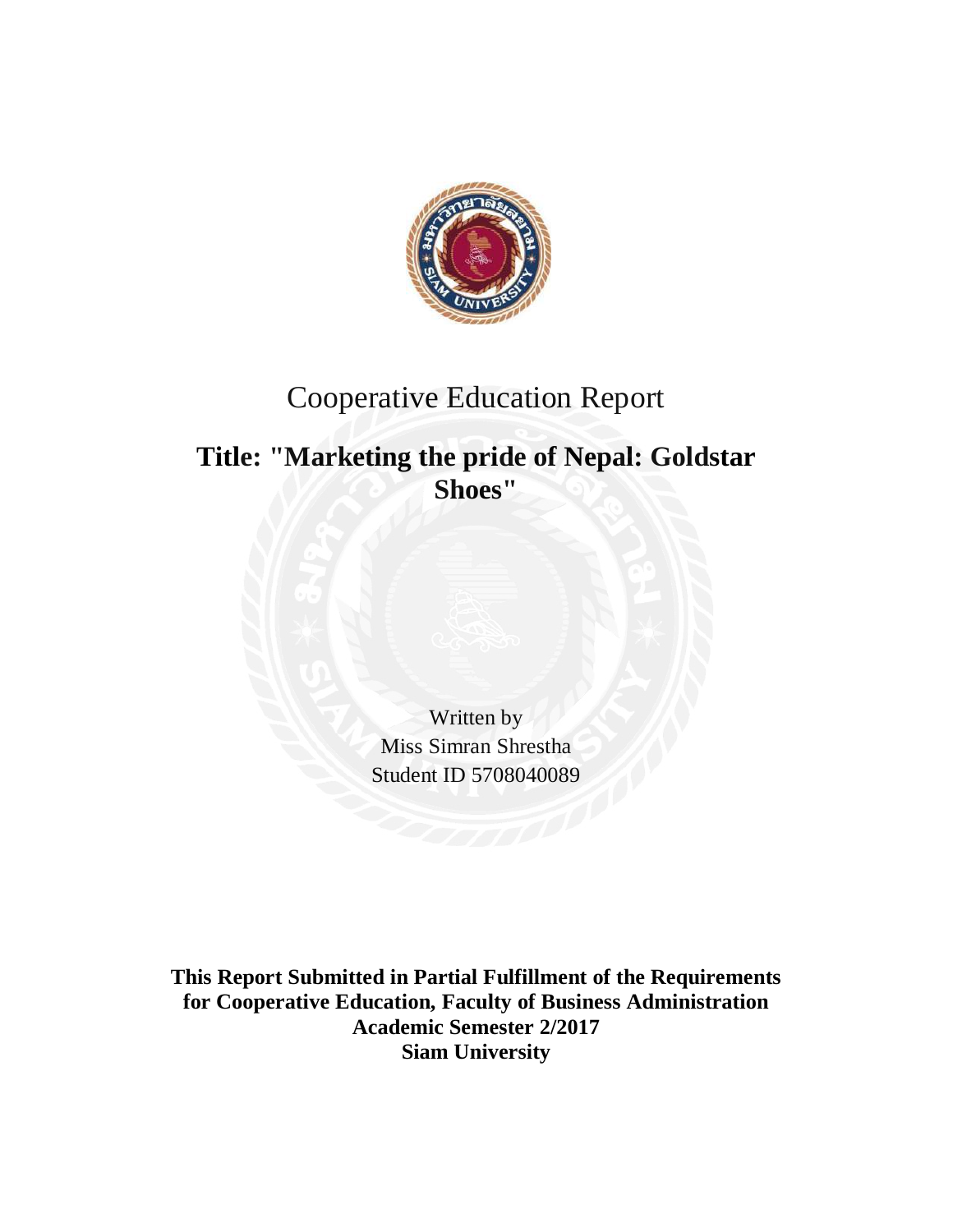Title: Marketing the pride of Nepal: Goldstar shoes

Written by: Simran Shrestha

**Department: BBA-Marketing** 

Academic Advisor: Asst. Prof. Rathavoot Ruthankoon

We have approved this cooperative report as a partial fulfillment of the cooperative education program semester 2/2017

# **Oral Presentation Committees**

(Asst. Prof. Rathavoot Ruthankoon)

Academic Advisor

fenature

(Mr. Raju Aryal) Job Supervisor

(Asst. Prof. Dr. Trithos Khamsuwan) Cooperative Committee

(Asst. Prof. Maruj Limpawattana, Ph.D.) **Assistant President** and Director of Cooperative Education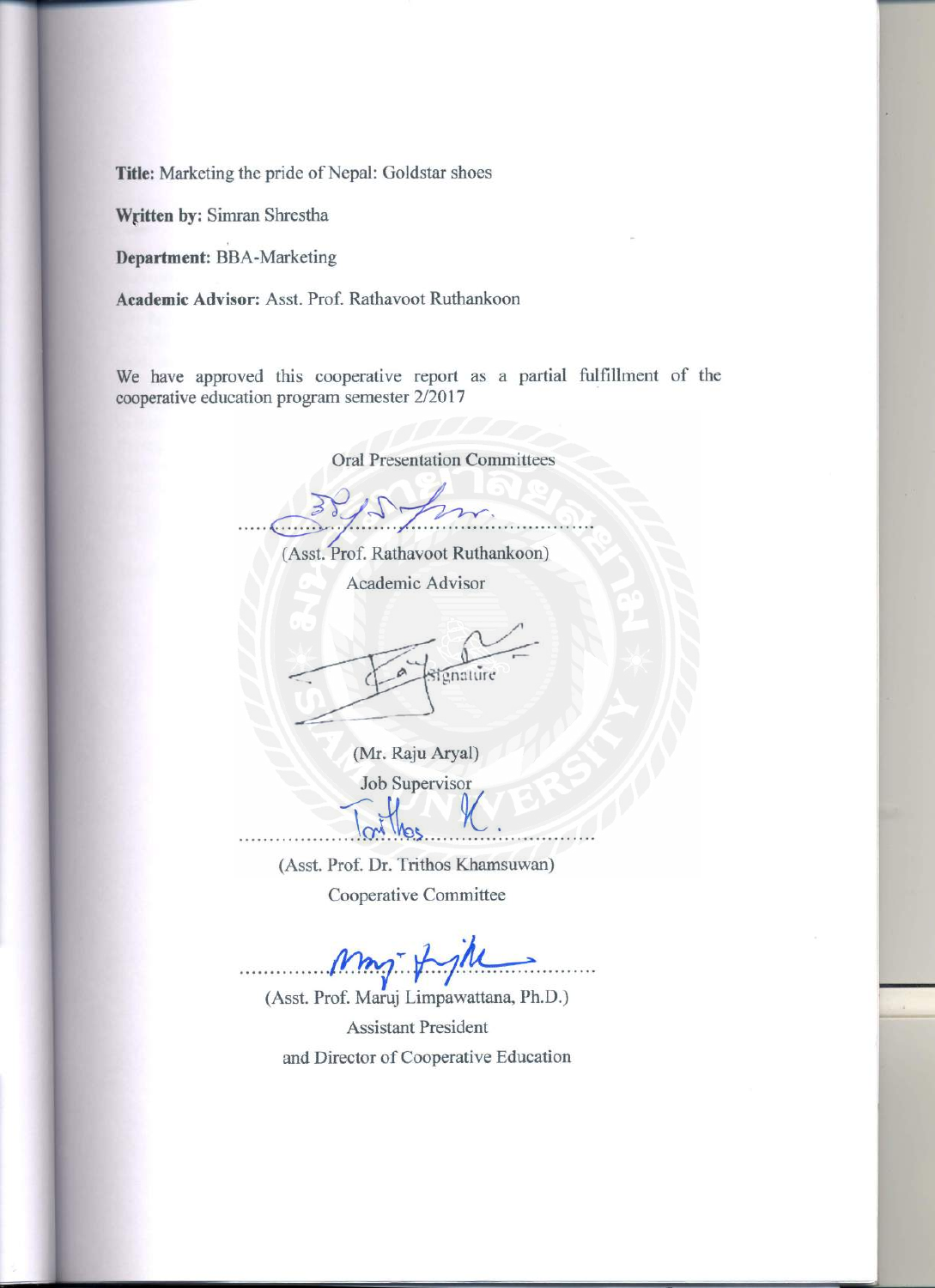| Project Title                     | : Marketing the pride of Nepal: Goldstar Shoes |
|-----------------------------------|------------------------------------------------|
| Credits                           | : 5                                            |
| By                                | : Ms. Simran Shrestha                          |
| Advisor                           | : Asst. Prof. Dr. Ratthavoot Ruthankoon        |
| ¥.<br>Degree                      | : Bachelor of Business Administration          |
| Major                             | : Marketing                                    |
| Faculty                           | : Business Administration                      |
| Semester / Academic vear : 2/2017 |                                                |

# Abstract

Modern Slipper Industries was launched in the mid-1970s. Since its inception, the group has established itself as the biggest footwear-producing group in Nepal. It falls under the corporate umbrella of "universal Group". In early eighties, they introduced Hawaii Slippers called HATHI, which is now widely available throughout the country. In 1990, the company launched a mid priced, value for money brand called GOLDSTAR to service more price conscious markets. GOLDSTAR is a robust brand made with genuine materials and modern technology. GOLDSTAR is now sold in all over Nepal and gradually it is gaining popularity in Indian market too. Since its revamp in recent year, Goldstar has been able to capture majority of the Nepalese shoes market. Because of the price of the product along with the marketing efforts by the company, people gave Goldstar a warm welcome and the brand is able to associate itself with patriotic feeling.

Modern slipper industries have always prioritized the R&D of new cutting edge products, technology and customer service to expand the business into a new market, which has helped the company form a strong relationships around India and throughout the country with their distributors and their customers.

Therefore, to understand the market, I was assigned to research on the internal and external analysis of the company and assist with the marketing campaign of the products.

Keywords: Marketing/ Patriotic feeling/ Franchise/ Production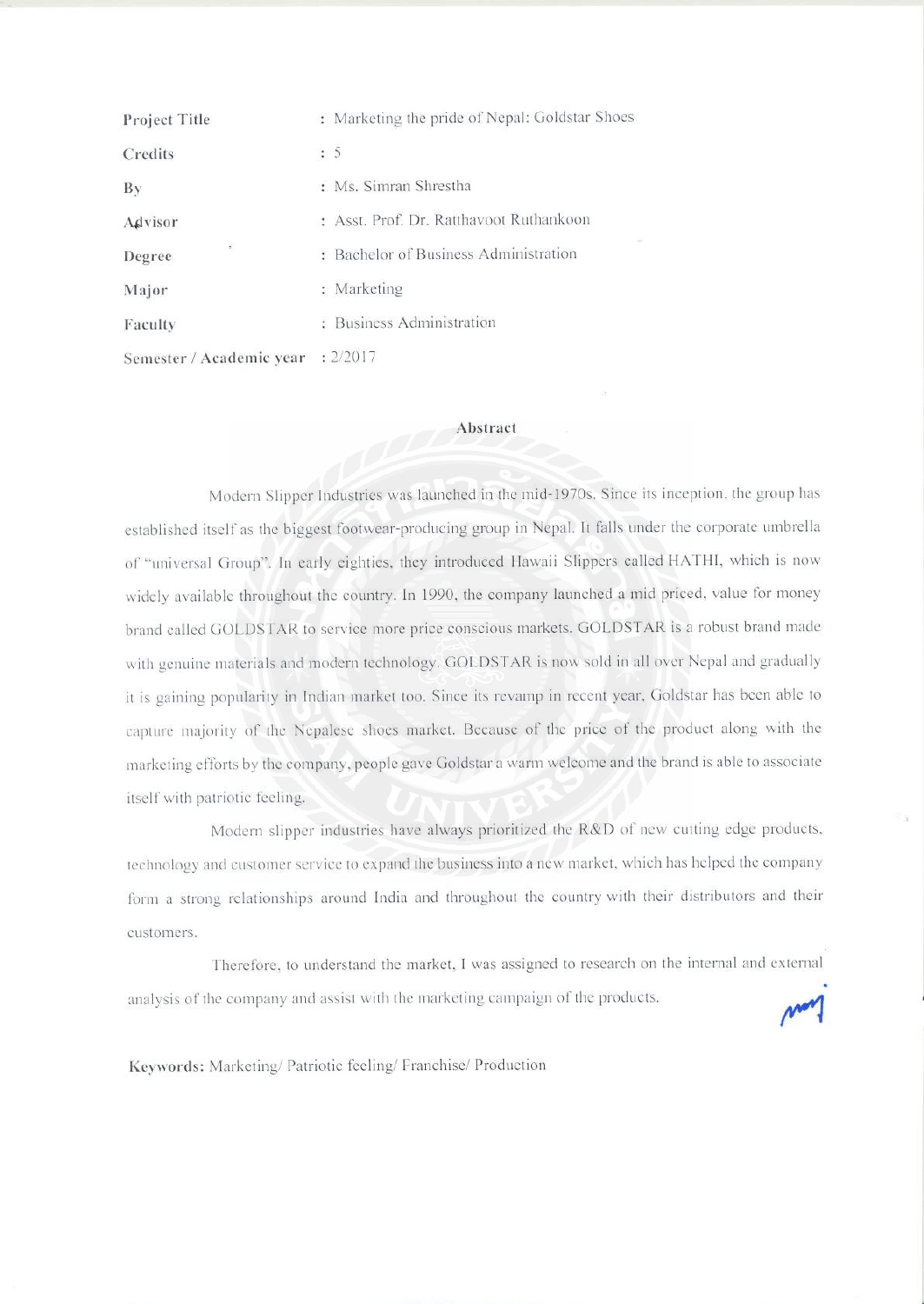## **Acknowledgement**

First I would like to thank Siam University and Kathmandu College of management for giving me this opportunity to work and experience corporative life. This helped me to learn about the reality of a corporate world. This course also helped me relate my theoretical knowledge to the practical world.

I would like to thank Modern slipper industries for giving me this opportunity to work as an intern and learn a lot about production and building a brand. My sincere gratitude goes out to Mr. Jitendra Bahety and Mr. Raju Aryal for helping me understand the company culture and always helping me out. I would also like to thank the staffs of Modern slipper industries and everyone who has helped me throughout the internship period.

I also acknowledge Asst. Prof. Rathavoot Ruthankoon for helping me finish the report as per requirements and helping me rectify my lacking.

Lastly, I highly appreciate the support of Dr. Maruj and Mr. Chanatip for providing us with guidelines and answering our queries.

Thank-you!

Simran Shrestha BBA-Marketing ID: 5708040089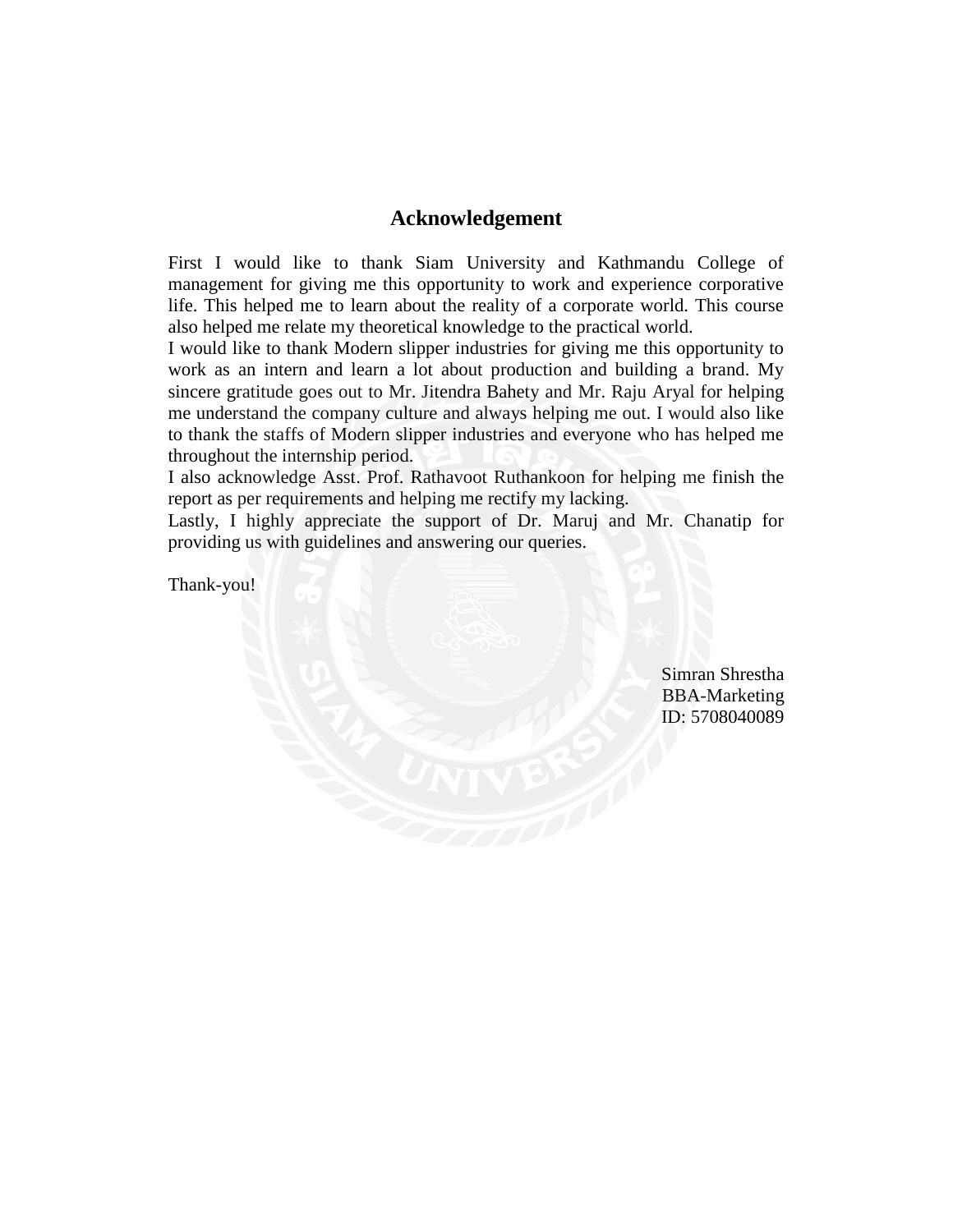# **Table of Contents**

| 2.1 Main theory and concept applied alongside with the given job      |  |
|-----------------------------------------------------------------------|--|
|                                                                       |  |
| 4.2 Details of related learning process and new knowledge student has |  |
|                                                                       |  |
|                                                                       |  |
|                                                                       |  |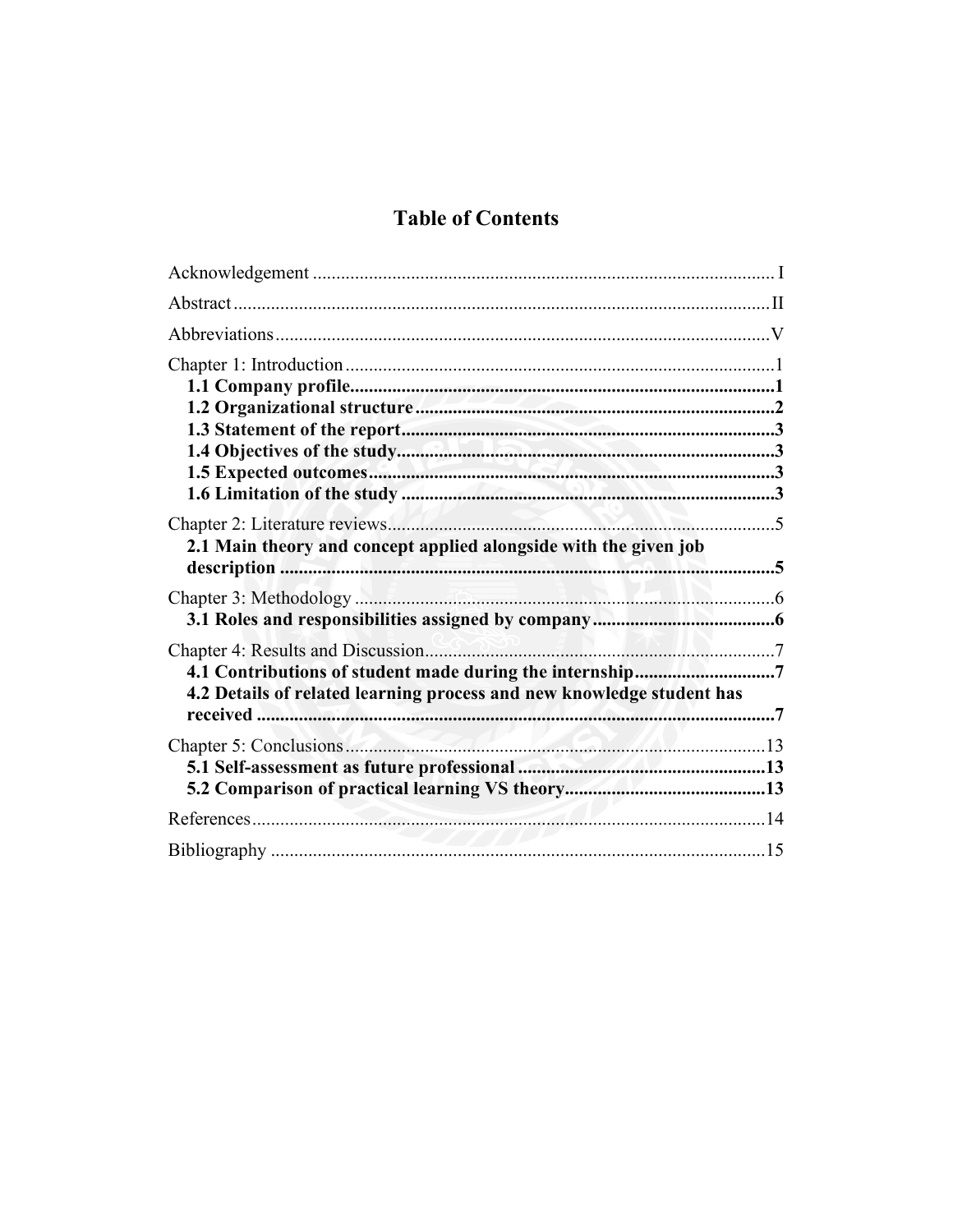# List of figures

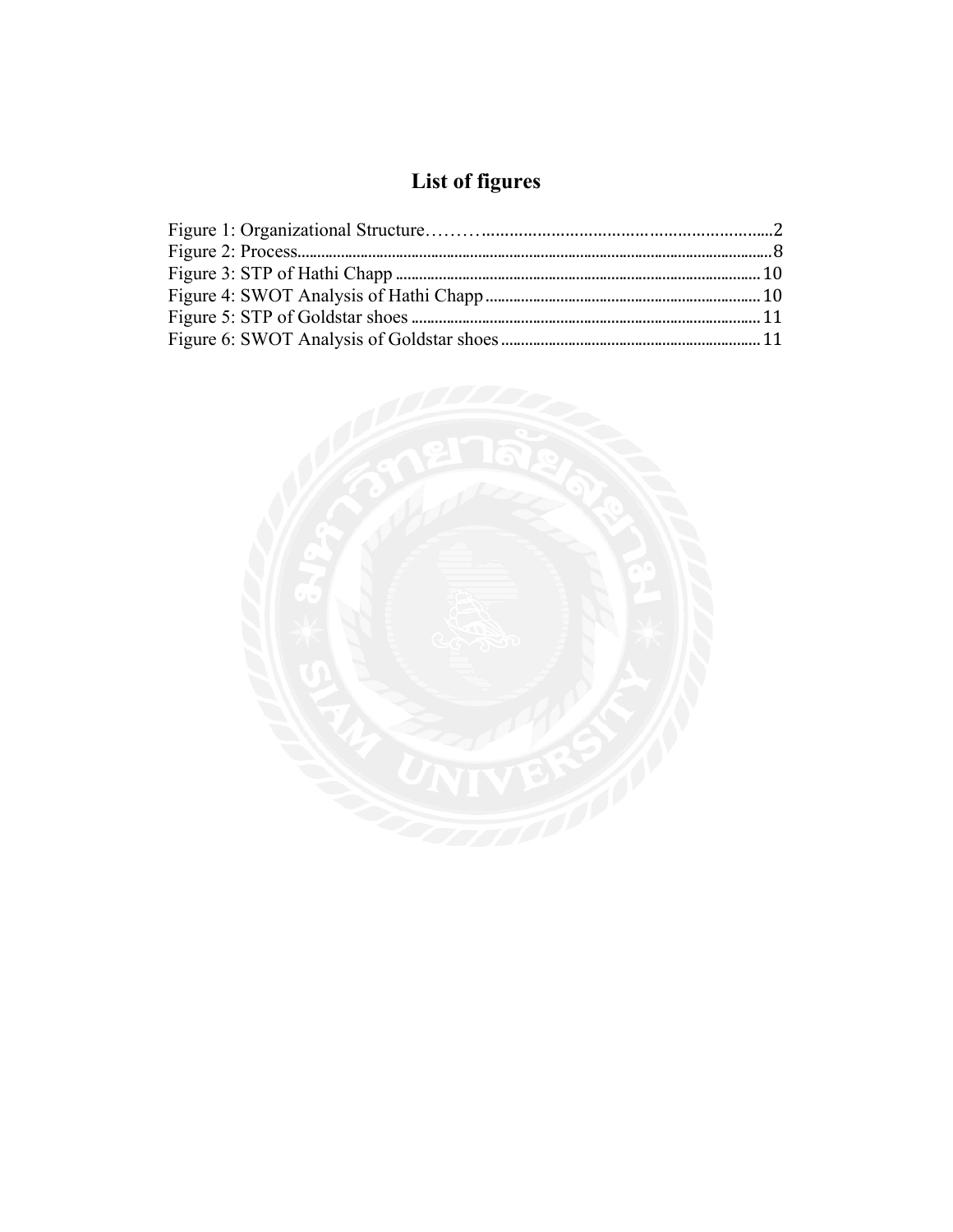# **Chapter 1: Introduction**

#### **1.1 Company profile**

Modern Slipper Industries was launched in the mid-1970s. Since its inception, the group has established itself as the biggest footwear-producing group in Nepal. It falls under the corporate umbrella of "Universal Group".

Modern slipper industry is registered as multipurpose-private company according to Nepalese company act. According to which it can do processing of plastic and rubber materials to produce footwear products. It imports raw materials from China, Taiwan, Singapore and India.

In early eighties, they introduced Hawaii Slippers called HATHI, which is now widely available throughout the country. This pioneer brand is admired over three decades. Various ranges of EVA sandals and Hawaii slippers are made under the brand. "Hathi Balio Ki Hathi Chap Chappal" - is a very famous slogan among the users, which means that the slippers are stronger than elephants. Hathi slippers and sandals are recognized throughout the country for its style and durability. In 1990, the company launched a mid priced, value for money brand called Goldstar to service more price conscious markets. Goldstar is a robust brand made with genuine materials and modern technology. Goldstar is now sold in all over Nepal and gradually it is gaining popularity in Indian market too. Since its revamp in recent year, Goldstar has been able to capture majority of the Nepalese shoes market. Because of the price of the product along with the marketing efforts by the company, people gave Goldstar a warm welcome and the brand is able to associate itself with patriotic feeling.

Modern slipper industries have always prioritized the R&D of new cutting edge products, technology and customer service to expand the business into a new market, which has helped the company form a strong relationships around India and throughout the country with their distributors and their customers.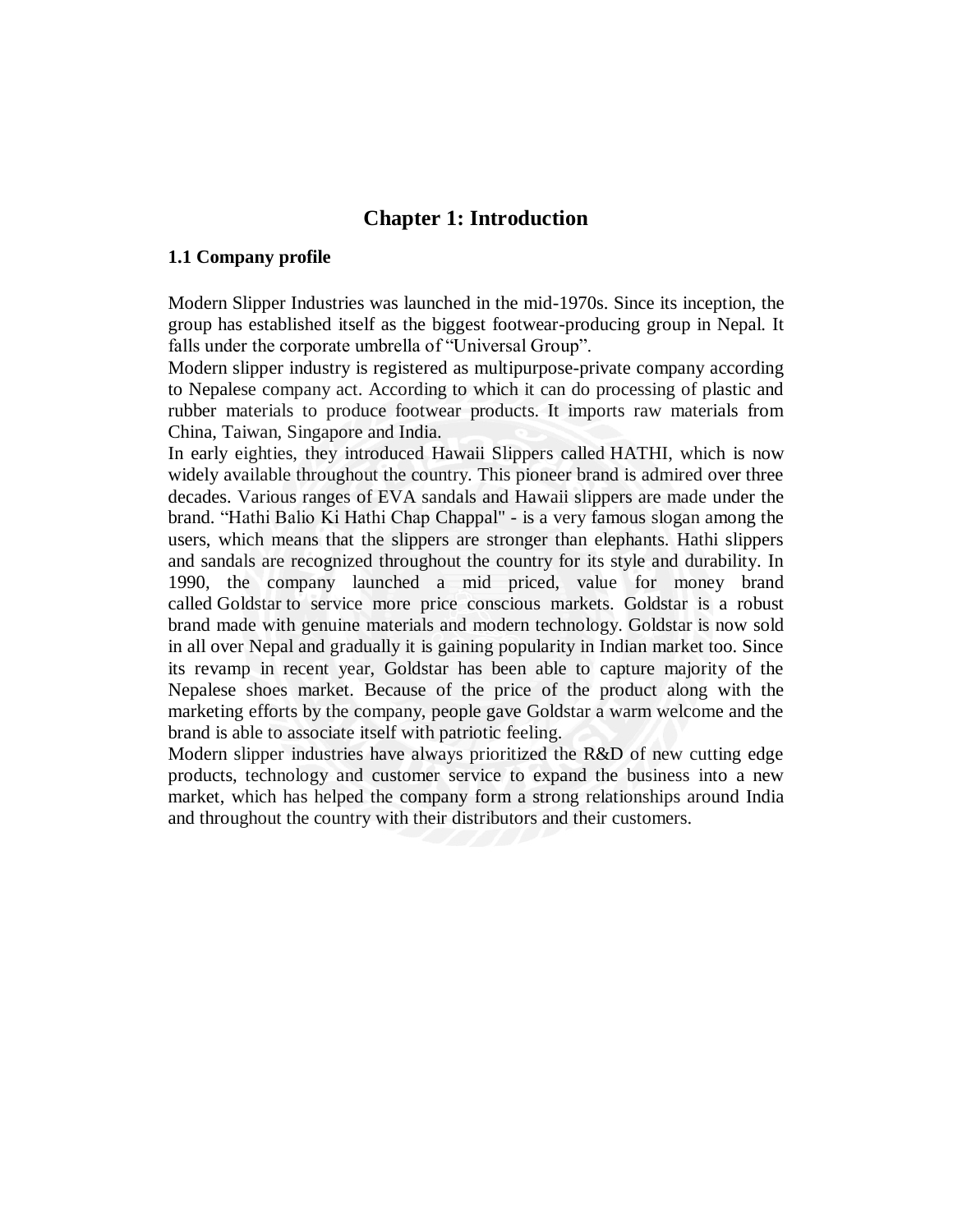## **1.2 Organizational structure**



**Figure 1: Organizational Structure**

The structure is very simple and most of the executive members are not categorized, they just perform their task on basis of assignment.

In spite of traditional structure, Modern Slipper Industries has not gone through serious staffing problems.

The CEO of the company looks after the main organization. Under the CEO works different department heads or department managers. Production manager, HR manager, operations manager and sales manager, all work under the CEO and look after their respective departments.

The production manager generally looks after the factory and production of the shoes. They look after the manufacturing of shoes, designing and developing new items and managing the workers at the factory. Along with that, they also look after the storage and distribution of shoes to various outlets and wholesalers and retailers. HR looks after the employees and works towards betterment of the employees and ensuring all the given tasks are done timely and properly.

Working closely with production team is operations team who looks after the corporate office. They do all the office tasks.

The Finance looks after all the transactions and recording of financial information.

This way, the entire department looks together in harmony to take the company at the top spot.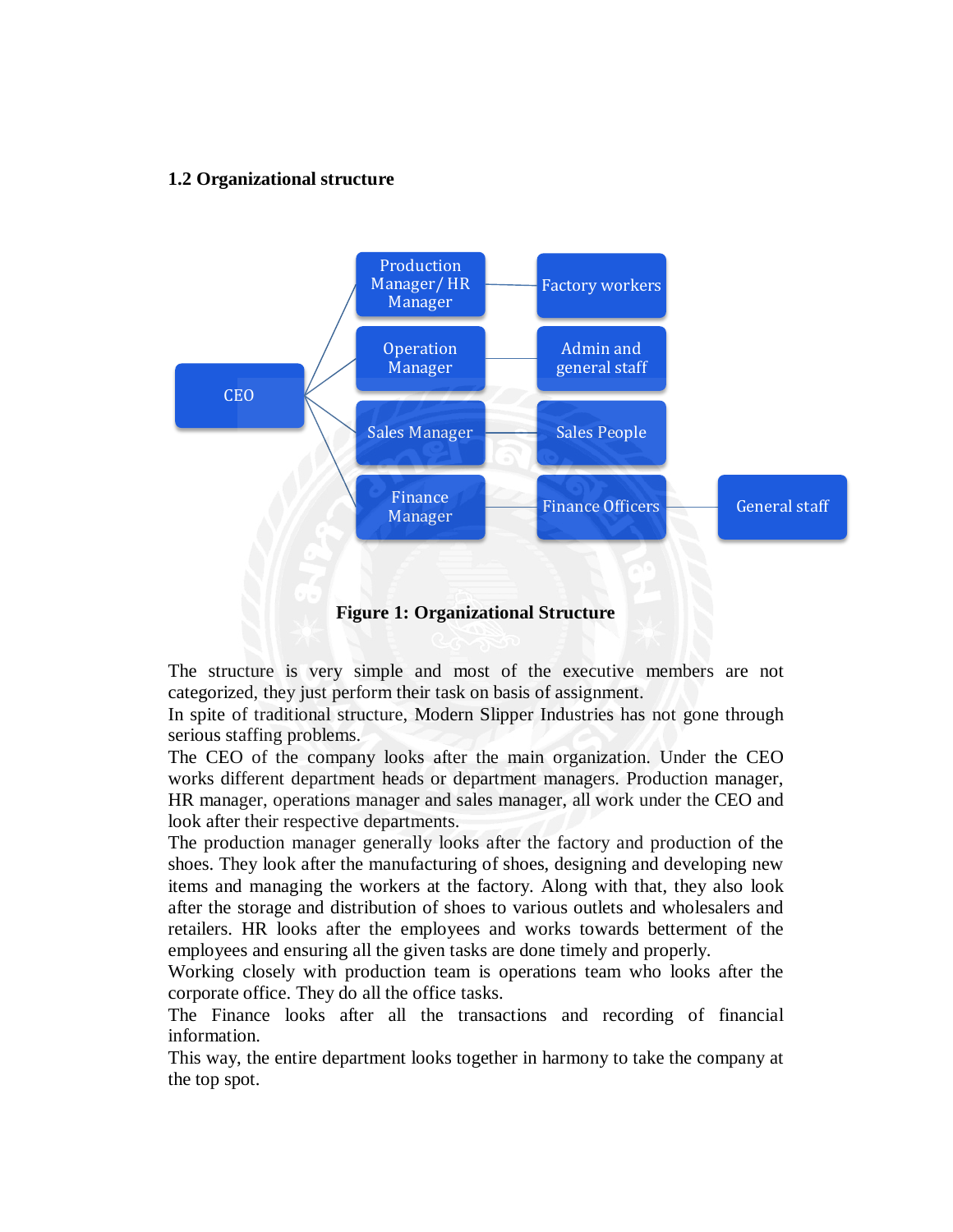#### **1.3 Statement of the report**

The main idea highlighted in the report is on marketing a local shoe brand to make it one of the biggest and most popular shoe brand of the country.

"Marketing the pride of Nepal: Goldstar shoes"

As the title suggests, the report is based on how I was involved in designing and developing different marketing strategies and researching on the brand for effective and efficient marketing and branding.

## **1.4 Objectives of the study**

The main objective of the internship or cooperative education was to familiarize students like me to the corporate world and have a first-hand experience on how different industries and companies work.

The main objective in terms of personal growth was:

- 1) Developing interpersonal communication skill
- 2) Effectively and efficiently manage time and resources
- 3) Understand how the corporate world works in terms of marketing and sales

The main objectives of the study were as follows:

- 1) To understand the consumer preference and their views on Goldstar
- 2) To develop effective marketing plans and campaign for Goldstar shoes
- 3) Collect information and analyze data of the footwear industry
- 4) Overview promotional and marketing campaign

## **1.5 Expected outcomes**

Apart from personal growth and development of different skills and knowledge through experience, different outcomes are expected:

- Communicate properly and professionally
- **Perform tasks on time**
- $\blacksquare$  Better ability to make strategic plans and decisions
- Ability to perform and manage multiple tasks

## **1.6 Limitation of the study**

Though the entire cooperative was a great help for me, there were some limitations to the study.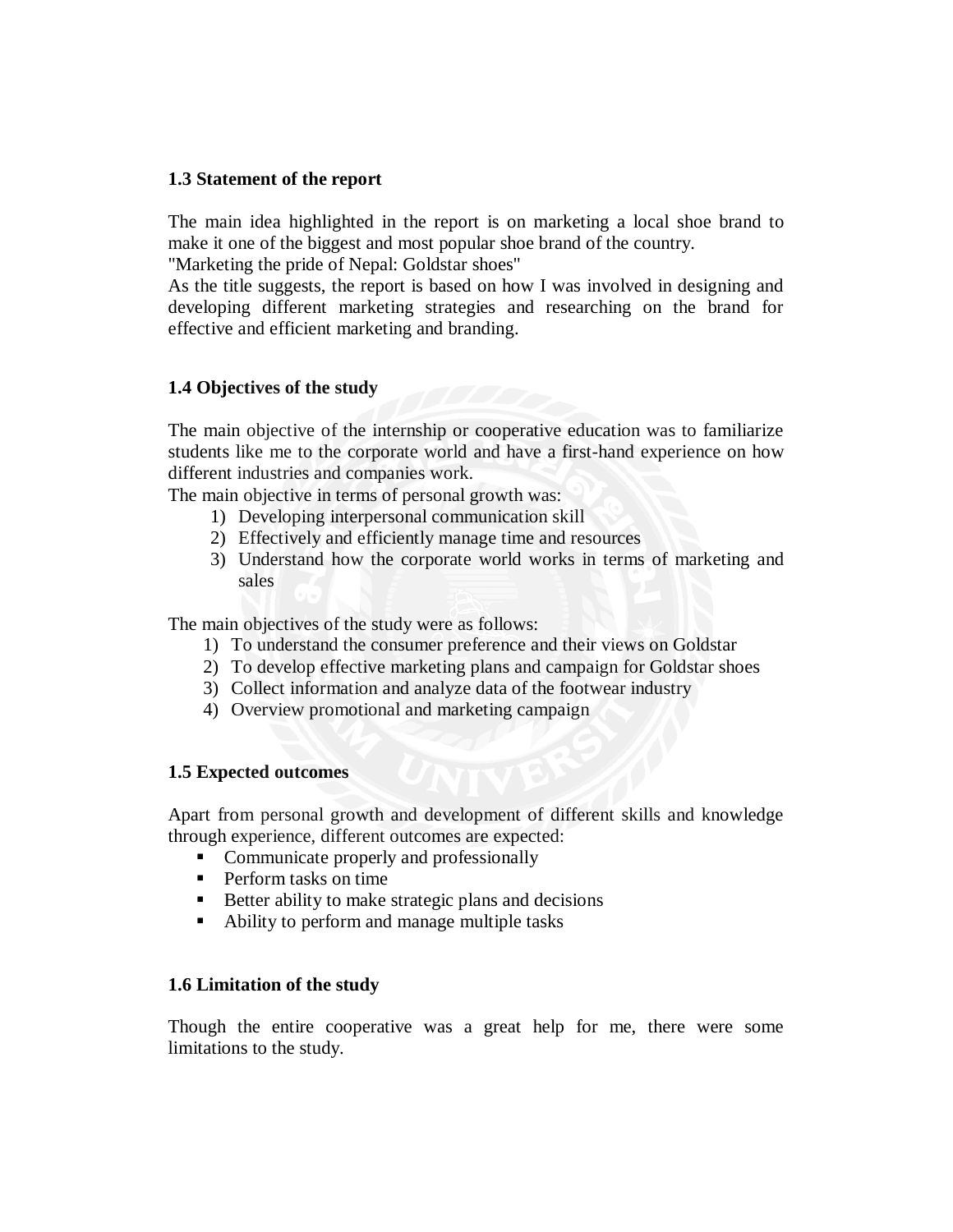#### Some limitations were:

#### **Time**

One of the major limitations of the study was time. Since the number of days the work needed to be done was short, all the given tasks had to be done quickly. If more time was to be spent, more long term projects and tasks could've been handled which would have eventually helped me.

# **Orientation and Familiarizing**

Another major limitation of the study was the fact that the introductory phase was a long one so it took quite a time to get the thumbs up from the colleagues and build trust to ensure they involve me during bigger tasks.

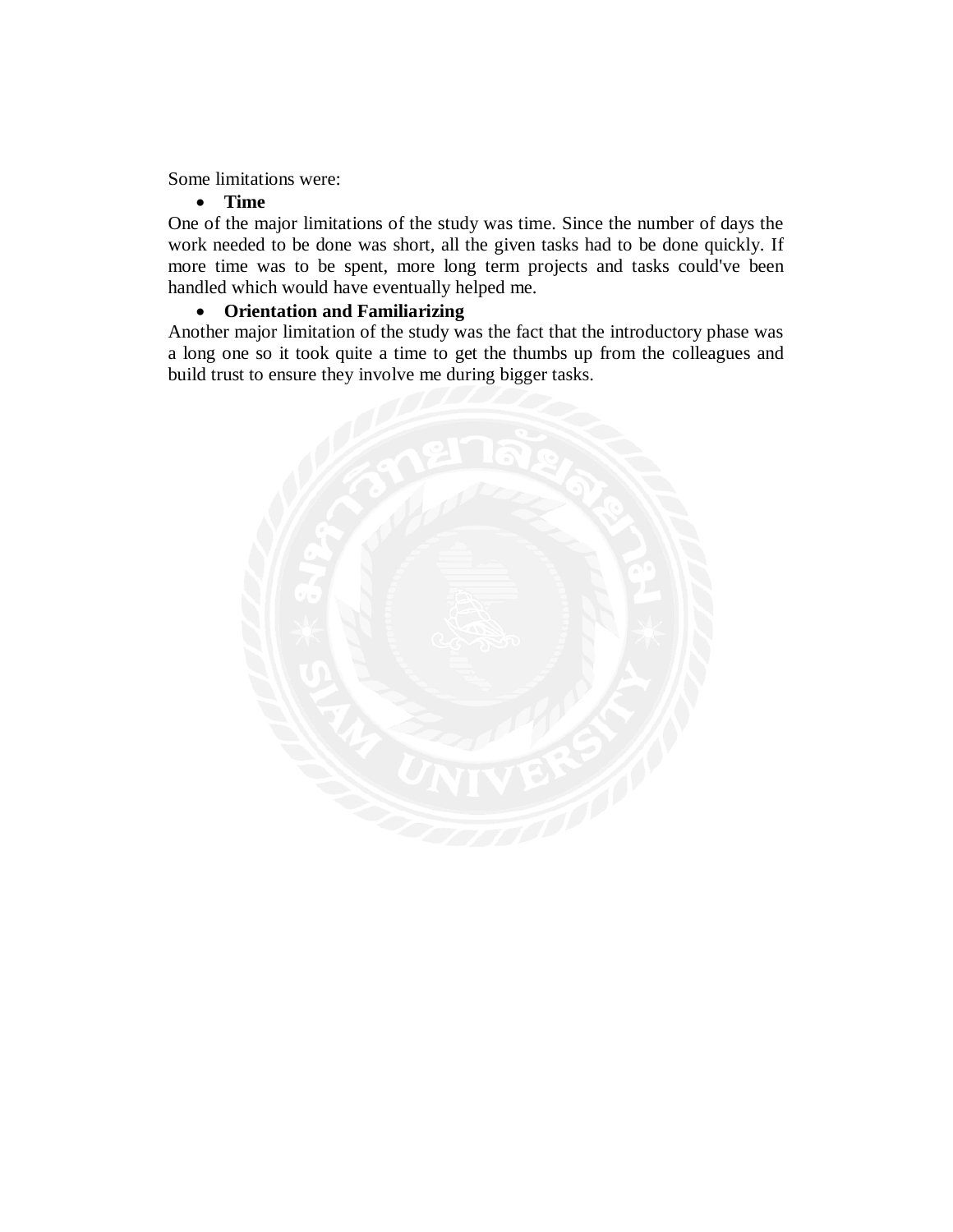# **Chapter 2: Literature reviews**

#### **2.1 Main theory and concept applied alongside with the given job description**

The literature review part outlines the theories that are previously published. Here, we will be comparing those theories to the actual world and whether they hold true to the actual market or not.

• Theory of Planned Behavior and Desired Attributes:

Female consumers who have higher purchase intentions of shoes have significantly higher appraisal of shoes attributes in style, color, materials and brand name compare to those who have lower purchase intentions of shoes. In addition, consumers who have higher purchase intentions of shoes have better attitude, subjective norm, and behavior control compare to those who have lower purchase intentions of shoes. Overall, youth female consumers age between 18-35 years old have significant higher purchase intentions than the elder consumers. Additionally, the more shoes quantity and higher shoes purchase frequency consumers have, the higher purchase intentions of shoes would perceived.

In Goldstar shoes retail shops and online shops, same customers are found to have higher chances of repurchasing. Also, most of the customers fall under the age of 18-32.

• The Lancaster's theory of consumer choice (1966):

This postulates that consumption decisions are determined by the utility that is derived from the attributes of a good. Because consumers often link attributes to consequences of purchasing or consuming products, marketers differentiate and set its product apart from competitors based on a specific attributes. A research by Forney, Park and Brandon found that image; quality, color/style, and design/beauty of fashion products are important criteria when purchasing extended brands of casual apparel and home furnishings.

Goldstar and Hathi Chapp Chapal use specific color patterns in their products, which include grey, black, white, navy and red. These colors widely separate Goldstar and Hathi Chapp Chapal from its competitors. The design is very simple and clean which is also one of the main reasons customers purchase repeatedly.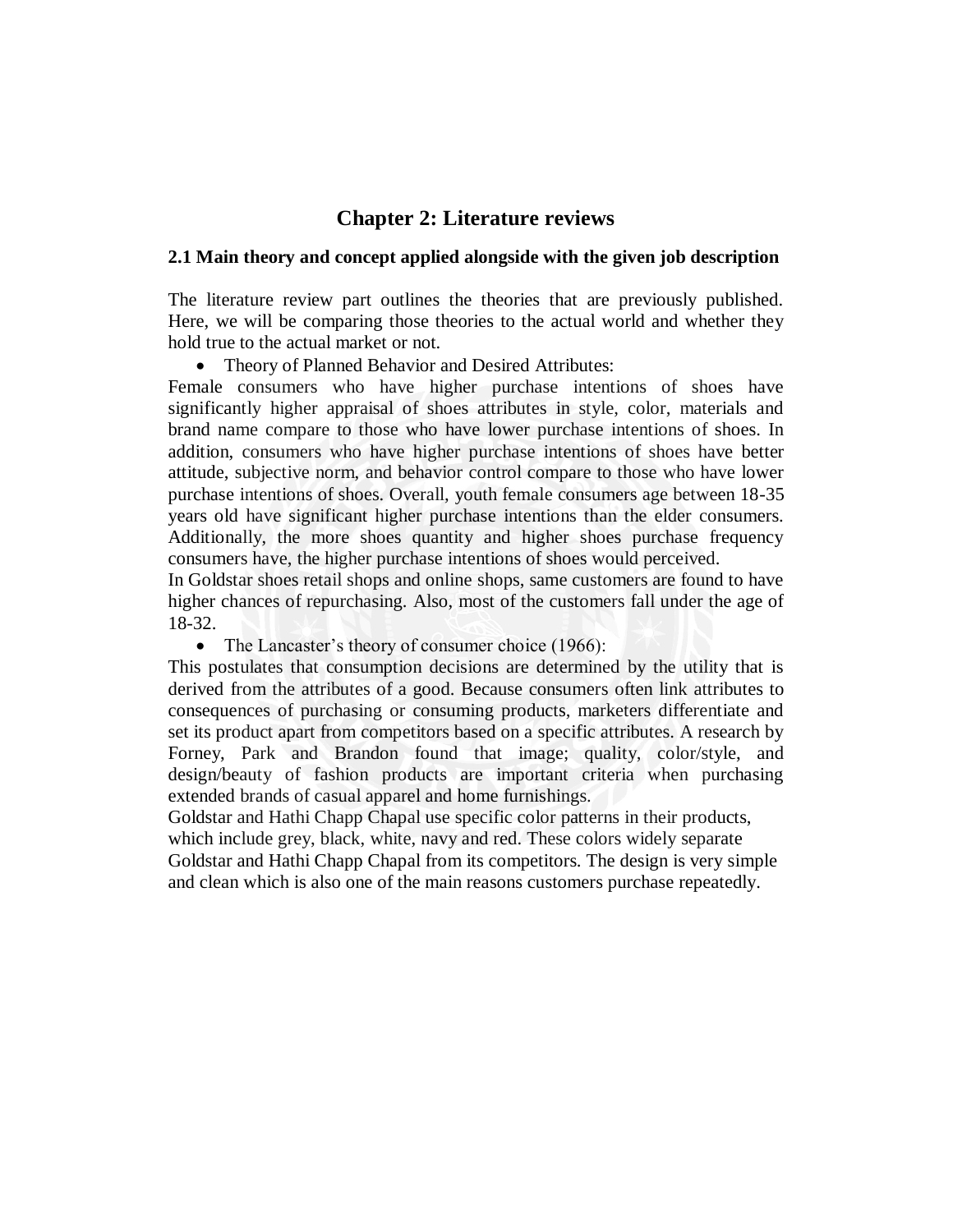# **Chapter 3: Methodology**

#### **3.1 Roles and responsibilities assigned by company**

As an intern I had few assignments and tasks to be completed. Therefore, I was assigned with the following roles and responsibilities:

• Find out the evolution of the shoe industry along with the affecting factors Footwear has been affected by necessity to fashion. It was and is made up of grass, wood, leather, plastic, rubber, etc. Shoe height, heel shape and materials also expose how many styles we consider to be modern have been in and out of fashion across the centuries.

• Research about the number of shoe brands existing in Nepal

It was important to know the competition. Nepali shoe and slipper market included brands like, Adidas, Nike, Reebok, Sky shoes, Skechers, etc. and find out the moves of the competitors.

Assist the marketing team with marketing task like advertisement

As Goldstar doesn't really have an official online store, it does retail it through its specialty store and other online stores of Nepal. It also does traditional advertisement through newspaper and magazines. Goldstar also sponsors few and specific events and programs happening inside Nepal. Therefore I helped the marketing team by being actively present in brain storming sessions.

SWOT analysis of Goldstar shoes and Hathi chap slippers

After finding out the competitors of the market, it was important to know the strengths, weakness, opportunities and threats. It would help the company to know about itself and the external environment. This would aid in promotional campaigns and production planning.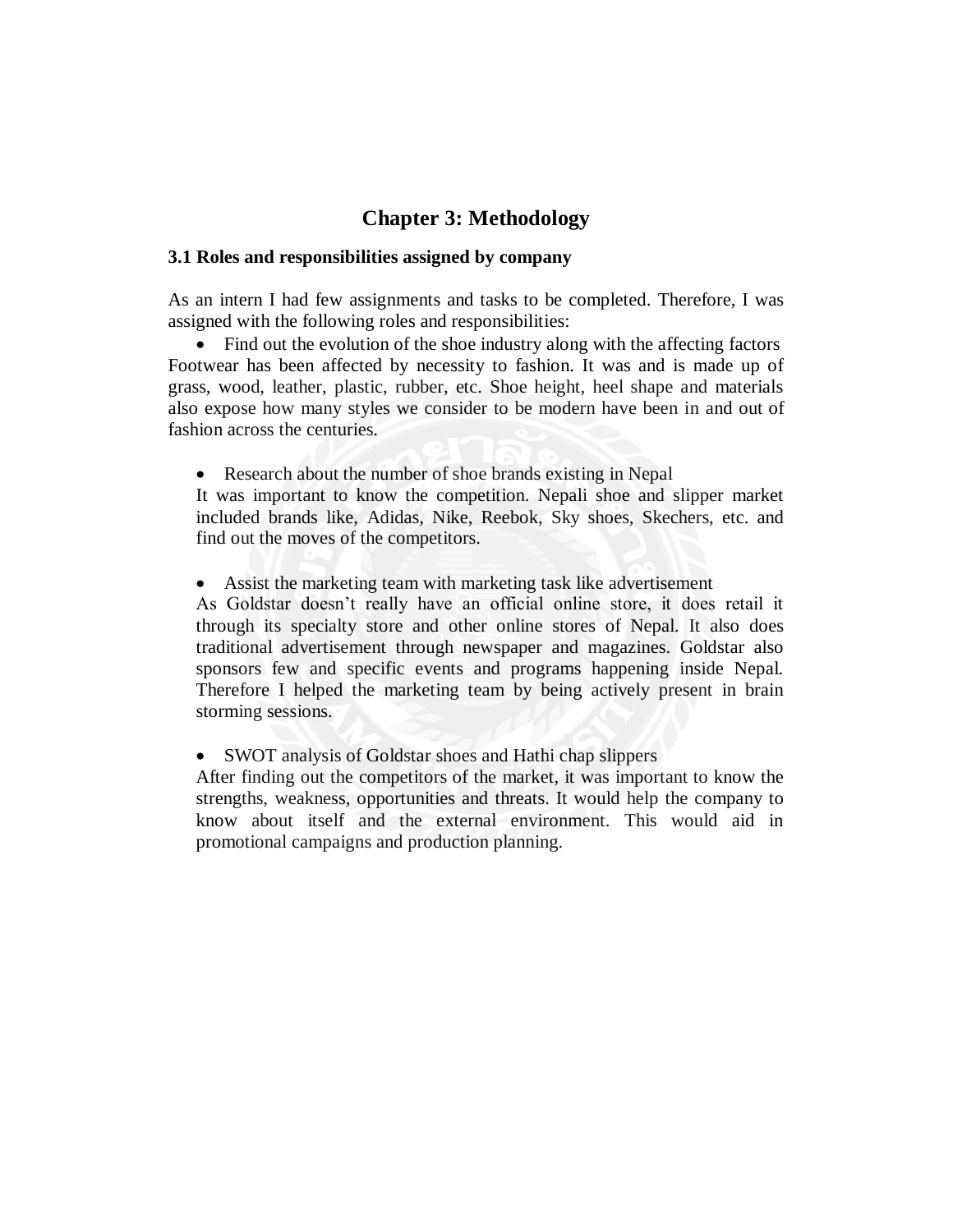# **Chapter 4: Results and Discussion**

## **4.1 Contributions of student made during the internship**

During the three months of my internship, I worked as per the work assigned by my supervisor.

The main work that I was involved during my internship was market research on footwear inside Kathmandu valley. Internal and external analysis was done.

Apart from that, after collecting the data, I also assisted in sorting it and analyzing the data. Also, I was in contact with the ad agencies and overviewed promotional and marketing campaigns regarding the products.

# **4.2 Details of related learning process and new knowledge student has received**

Shoes are not only worn to protect the human feet. They are also worn because they add the final touch to the style you are trying to create. The history of shoes is very long and nobody really knows when the first shoes were created but we do know that they were originally made to warm the feet. Now, there are many different types and each kind helps you function a different way. The shoe is also made up of many parts and every kind of shoe has different parts then other types. Year by year, shoes have been improving and becoming more and more popular. Now, we have all the equipment and all the materials we need to make the shoe better than ever.

In Modern slipper private limited, shoes and slippers are made out of Ethylenevinyl acetate (EVA), also known as poly (ethylene-vinyl acetate) (PEVA). It is the core material. In regards to that, pigments and foaming agents are one of the major materials in making of the sole of the shoe/slipper. In case of slippers, straps are made out of Polyvinyl chloride (PVC) while the body of a shoe is made out of synthetic materials.

The raw materials are mostly bought from Singapore, China, Taiwan and India.

All the products are then mixed and sent to a kneading machine which is set in a certain temperature and pressure. Melted mixture is now converted into sheets from which the sole are cut into shapes, size and designs. Then the products are sent to the impression-machine where the designs and logo are impressed. Then the final stage is packing.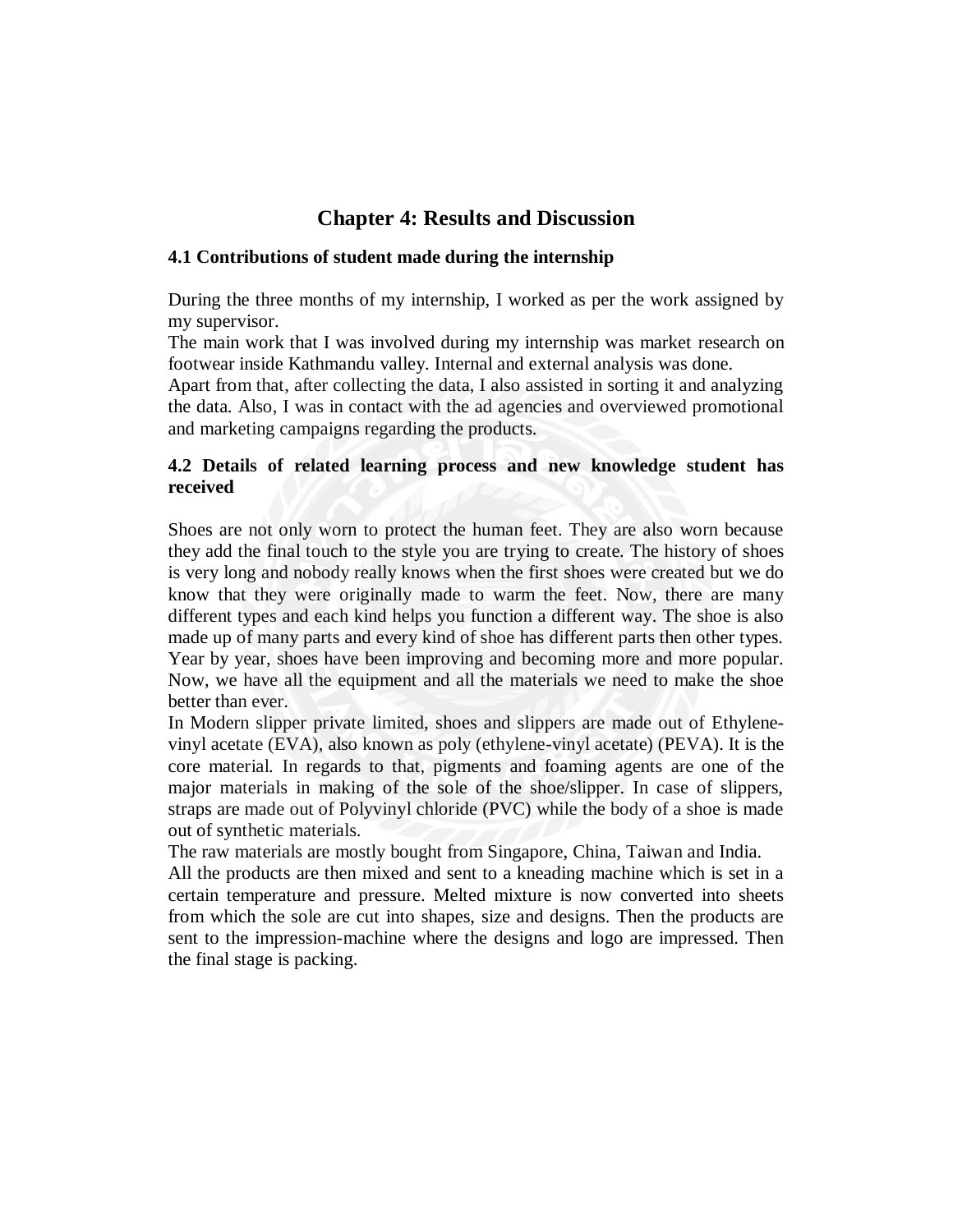![](_page_13_Figure_0.jpeg)

One of the main problems that companies are facing is energy leakage. While transformers regulate the electrical current that is being transported through the lines, energy is leaked. Therefore, Modern Slipper Company is using Zero technology in order to save energy leakage.

The reason why people support the brand is because it promotes the economy of the country, which leads in increasing the employment rate of the country. Increasing the employment rate of the country is one of the burning issues of the country as of 2011; 1.9 million Nepalese lived abroad, 8.3% of the total population in order to find employment opportunities and academic purposes. (International Labour Organization)

Modern Slipper Company provides jobs to 3000 individuals.

The primary purpose of a business, while maintaining corporate social responsibility, is to maximize profits for its owners and stakeholders. (Lumen)

It was very important to understand the competitors of the market. The slipper industry included competitors such as Fila, Nike, Skechers, Milano, etc. while, the competitors of Goldstar shoes included Nike, Adidas, Timberland, Reebok, Sky shoes, etc. Modern slipper plans to maximize profit and produce products that match the international standards. Also, they have to focus on products being carcinogenic free.

While helping the marketing team I have found out that the company uses all the 4P's as their main marketing strategies. They focus on the product by making it in an international level quality. As for the price, the customers of Nepal prefer good quality and cheaper price. The company uses economy-pricing strategy as their price ranges from Rs. 450- Rs. 1785. If certain shoes are not sold, the retailers and franchisees can lessen the price accordingly.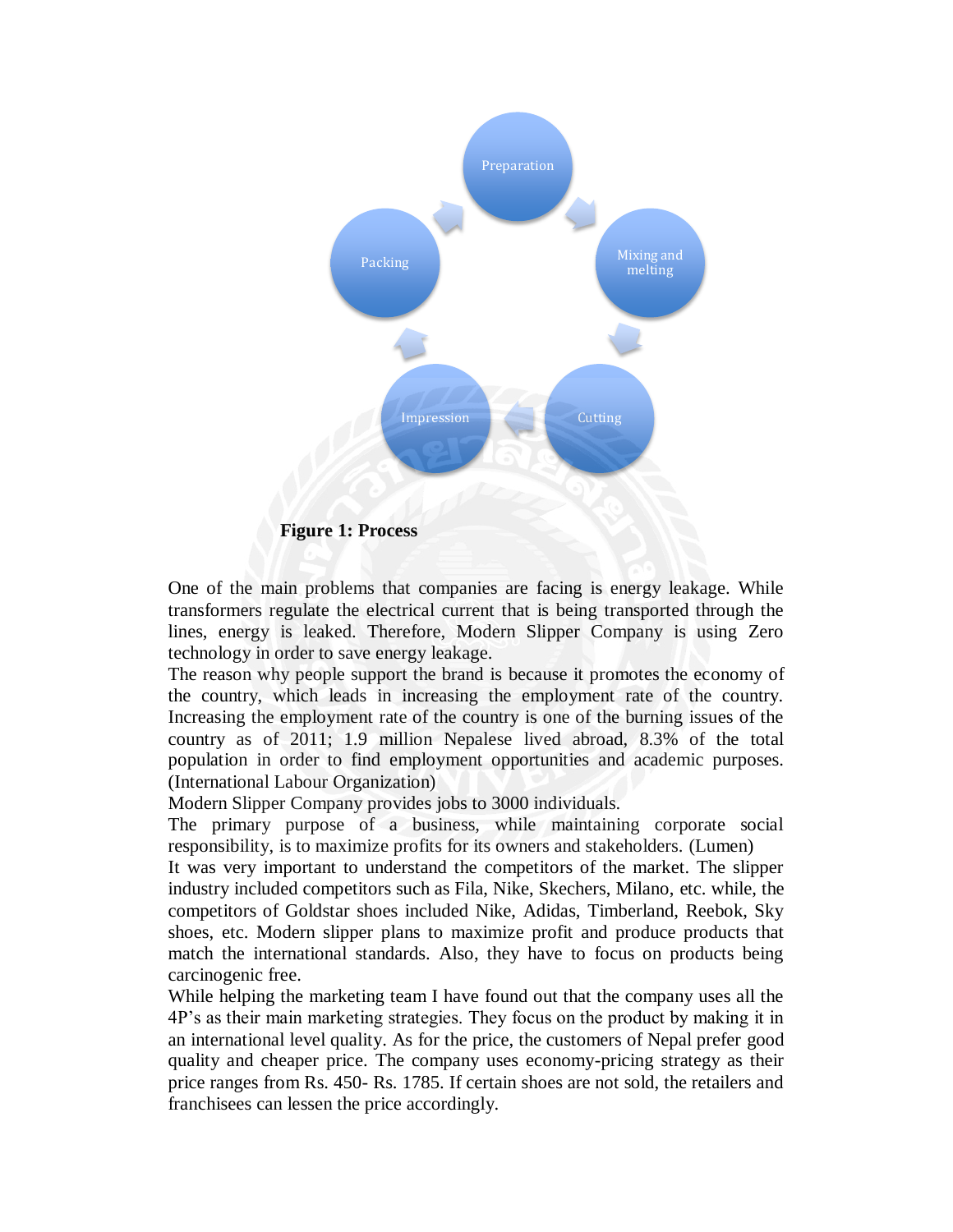Modern slipper uses franchise model. They have several franchises in Nepal. In addition to it, their marketing channels consist of wholesalers/distributors and retailers. Distributors take care of certain areas while giving Goldstar shoes and Hathi Chapp slippers the best coverage in the country. In case of online channels, the company has chosen one specific wholesaler to take care of the online market. They sell it mostly to Daaraz.com.np, SastoDeal.com, Nepalikart.com, Reddoko.com, and Meroshopping.com.

Currently, they do not own their own their personal online website.

The advertisement types that they use are mostly out of home advertising. They include mural advertising, DB boards, shutter paintings, etc. they also occasionally use print media advertisement in newspaper and magazines. Also, they use FM as an advertising media seasonally. Modern slipper currently deploys ad agencies for the creative part of the advertisements.

![](_page_14_Picture_3.jpeg)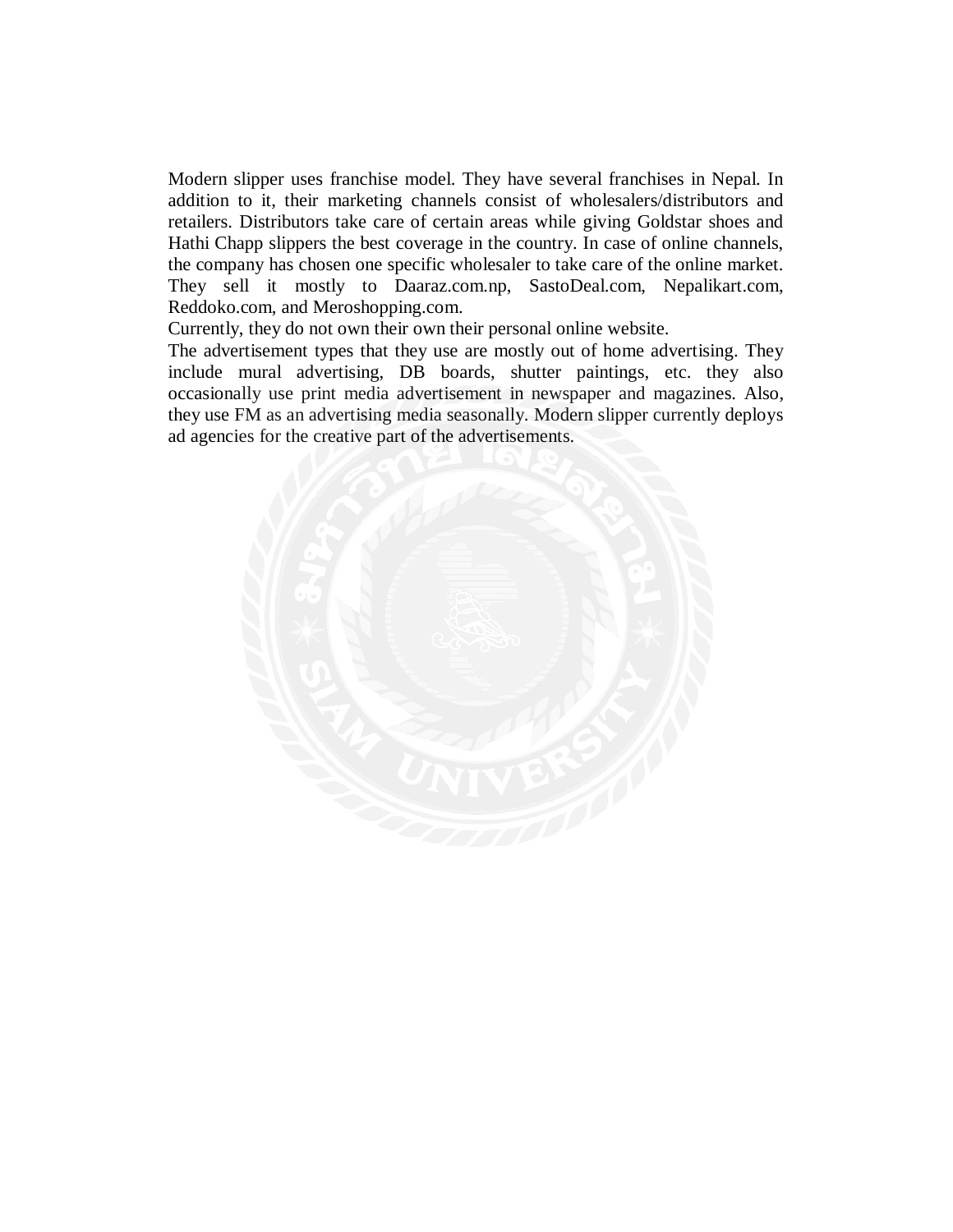# **STP and SWOT analysis of Hathi chapp:**

| Segmentation       | •youth, middle aged<br>• middle class and lower class families, students<br>and adults                                  |
|--------------------|-------------------------------------------------------------------------------------------------------------------------|
| <b>Tartgetting</b> | •lower income to mid income level people<br>• casual slipper preferred people(30-55) and<br>college going people(16-30) |
| Positioning        | • affordable and long lasting slipper suitable<br>•all age groups from kids, students and elders                        |

# **Figure 2: STP of Hathi Chapp**

| Strength:                |                                   | Weakness: |                                  |
|--------------------------|-----------------------------------|-----------|----------------------------------|
|                          | Affordable                        |           | Price quality image              |
|                          | Strong and long lasting           |           | Low price prohibits the upper    |
|                          | Suitable for all age groups       |           | class people to ignore the brand |
|                          | Variety of designs available      |           | Limited to slippers only         |
| -                        | Associated with patriotic feeling |           | PVC causes a pungent smell       |
|                          |                                   |           | during summers                   |
| Opportunity:             |                                   | Threat:   |                                  |
|                          | High income and upper class       |           | Many local and international     |
|                          | people available for targeting    |           | slipper brands in the market at  |
|                          | Sufficient technology for         |           | similar price range              |
|                          | creating high end products        |           | Competition can position         |
| $\overline{\phantom{a}}$ | Brand recently revived so it is   |           | themselves differently showing   |
|                          | able to cater to all parts of     |           | quality, that can affect their   |
|                          | Nepal                             |           | sales to med level consumers     |
|                          | International market of India     |           | Materials imported from foreign  |
|                          | can be catered as well since they |           | places, import costs and trade   |
|                          | have already entered that market  |           | relations heavily affect the     |
|                          |                                   |           | brand.                           |

# **Figure 3: SWOT Analysis of Hathi Chapp**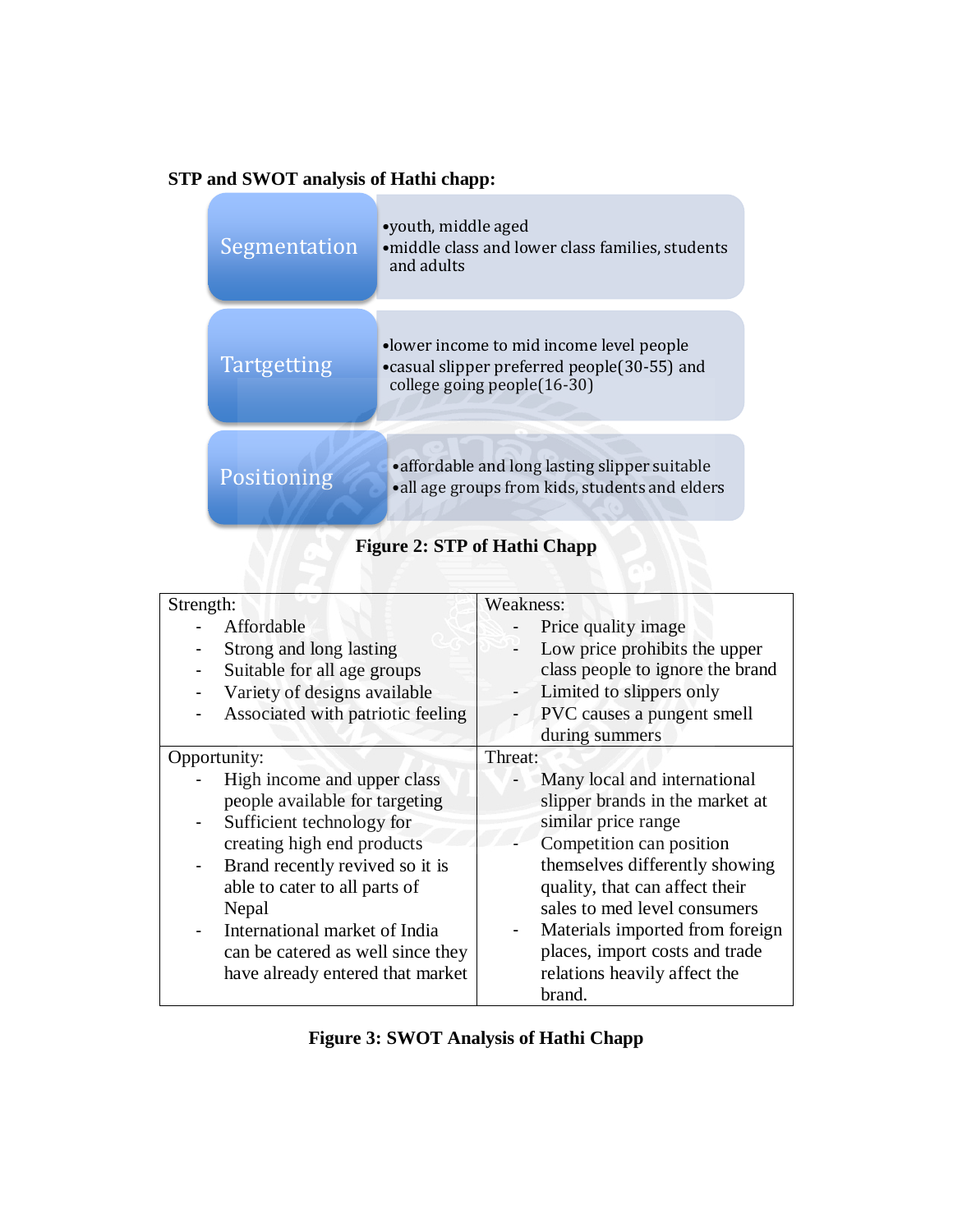# **STP and SWOT analysis of Goldstar Shoes:**

| Segmentation      | • Low to mid level consumers belonging to<br>their respective class<br>• school and college going students both male<br>and female             |
|-------------------|------------------------------------------------------------------------------------------------------------------------------------------------|
|                   |                                                                                                                                                |
| <b>Targetting</b> | • low and mid income level of age group 16-30<br>· inside and outide Kathmandu valley                                                          |
| Positioning       | • casual shoes with new sleek and trendy<br>design which is affordable and durable<br>• positions the users of Goldstar as patriotic<br>people |

# **Figure 4: STP of Goldstar shoes**

| Strengths:                                                                                                                                                                                               | Weakness:                                                                                                                                                                         |
|----------------------------------------------------------------------------------------------------------------------------------------------------------------------------------------------------------|-----------------------------------------------------------------------------------------------------------------------------------------------------------------------------------|
| Variety of designs which<br>includes all types such as sports,<br>casual and formal<br>Caters to different types of<br>-<br>people<br>Affordable and durable                                             | Price quality image<br>Low price prohibits the upper<br>class people to ignore the brand                                                                                          |
| Opportunity:                                                                                                                                                                                             | Threats:                                                                                                                                                                          |
| Capable of producing more<br>designs<br>Opportunity to cater other<br>classes of people of different<br>age groups<br>Can cater to more female.<br>-<br>customers as well with women<br>oriented designs | Counterfeit branded shoes<br>available at similar price range,<br>affecting Goldstar sales<br>New international brands with<br>similar price range entering the<br>market rapidly |
|                                                                                                                                                                                                          | $\sim$ $\sim$ $\sim$ $\sim$                                                                                                                                                       |

# **Figure 5: SWOT Analysis of Goldstar shoes**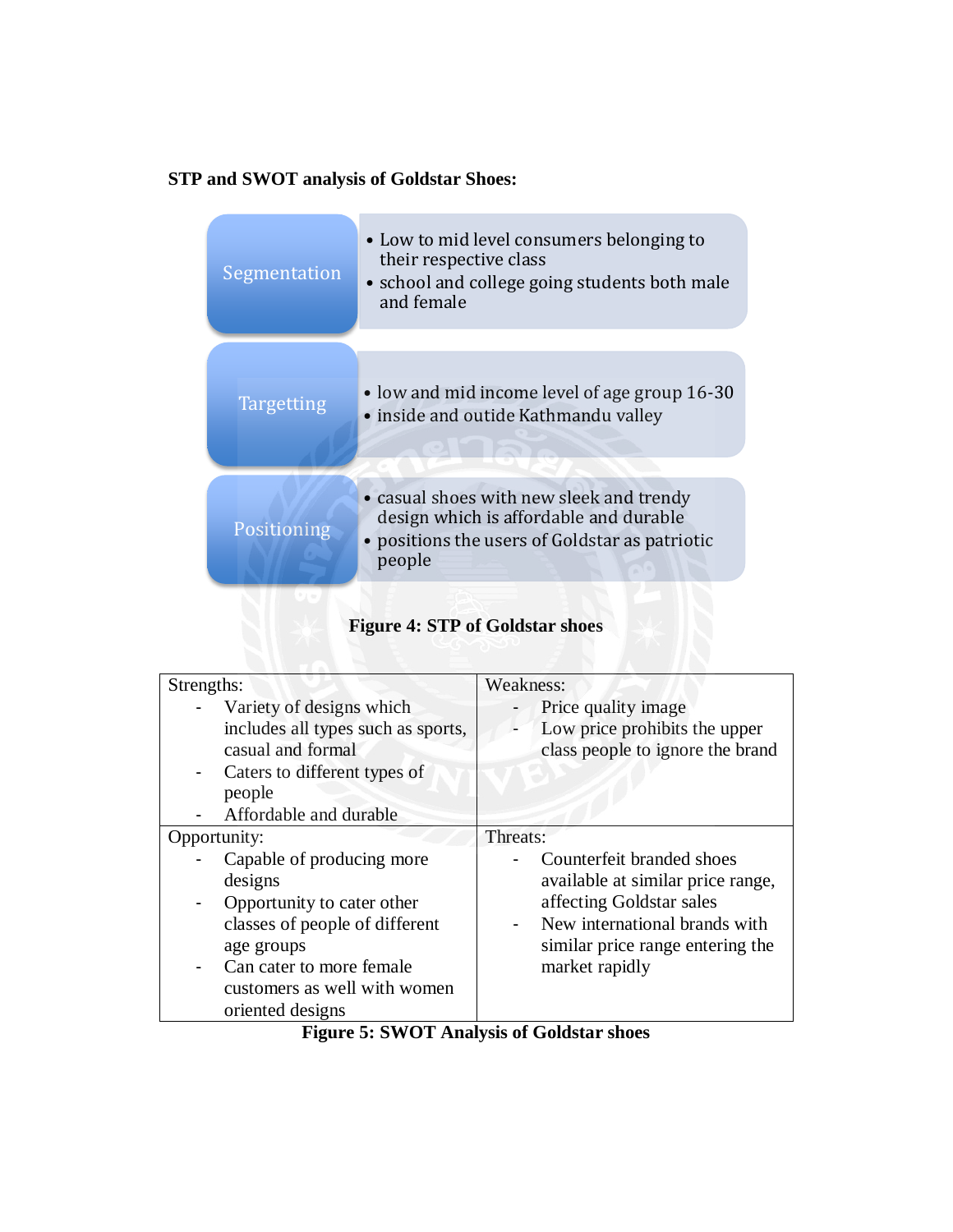Goldstar is considered as a pride of Nepal. Therefore, end users are extremely proud to wear Goldstar shoes. Celebrities and social media influencers can be seen endorsing the brand for free. Also, the products are promoting patriotic feeling, as it is one of the first shoe/slipper making company of the country.

![](_page_17_Picture_1.jpeg)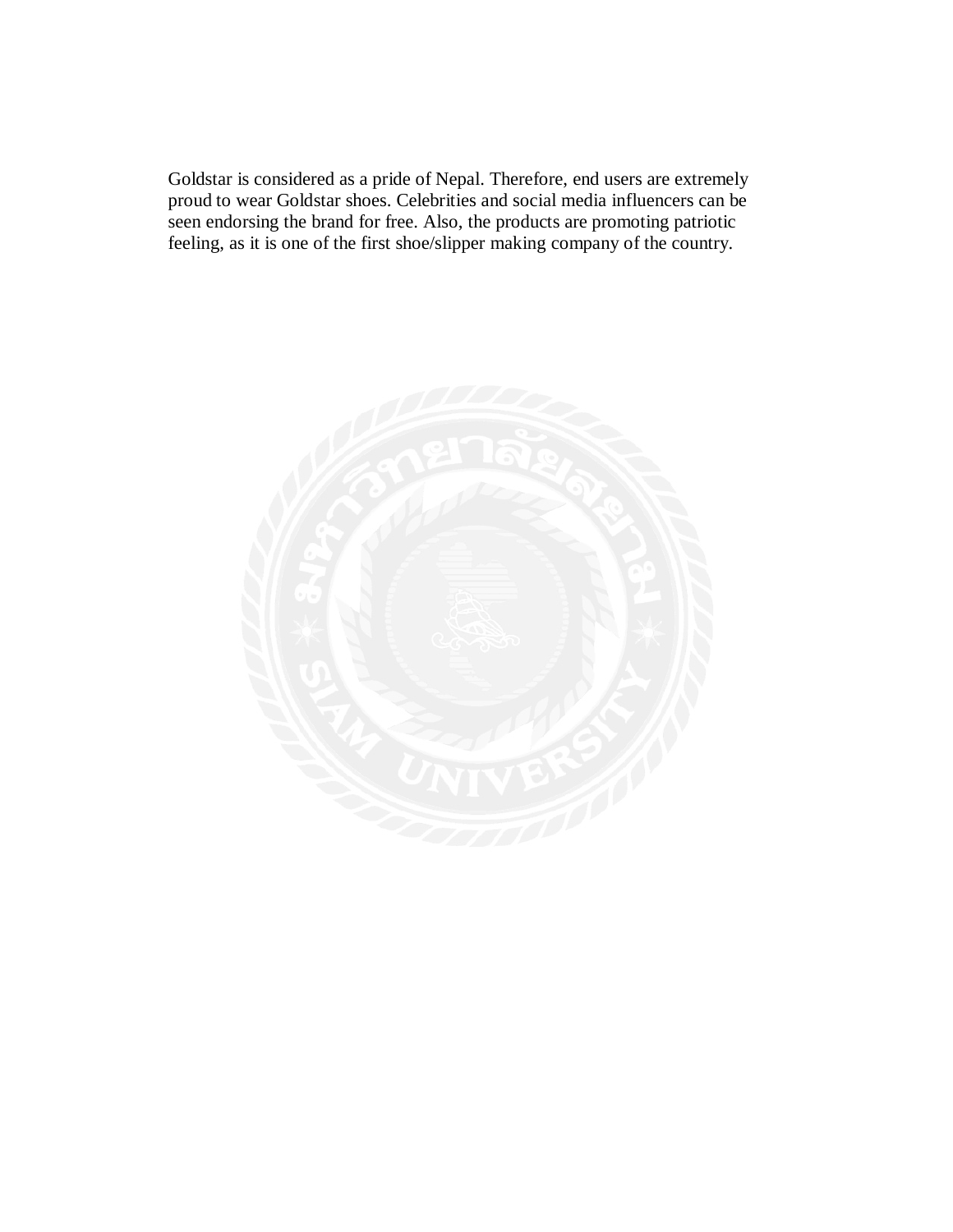# **Chapter 5: Conclusions**

#### **5.1 Self-assessment as future professional**

Economic, cultural and societal change creates a need for different approaches to education. Globalization is increasing international interdependence, and the creation of new knowledge, and the obsolescence of older knowledge, means that teachers and students alike must be open to changes and opportunities. (British Council )

Therefore, working in an organization always aids the learning process, as there is always so much to learn from others. Working in Modern slipper Industry has really helped me to understand how an organization work and the culture.

It has aided me to develop myself as a person and to be able to talk to everyone, whether be it employees or the retailers. I have learnt to work as a team and respect other's values and ideas. I have also alongside learnt to put my ideas and views forward. I was also able to build personal relations with people related to the industry. The coop education has also assisted me in time management.

As a whole, I have turned into a better corporate player and a team worker.

## **5.2 Comparison of practical learning VS theory**

Practical learning is always helpful as it helps students to understand better. Therefore, cooperative education has definitely helped to build a strong base of how an organization works.

It is always important to learn practically as you get to learn the first hand experience and real time knowledge.

There are many times when theory based knowledge will not work for the company. Therefore, companies' use out of book tricks and tactics to deal will certain problems.

On the other hand, Theoretical knowledge — teaches the why. It helps you understand why one technique works where another fails. It shows you the whole forest, builds the context, and helps you set strategy. Where self-education is concerned theory prepares you to set a direction for your future education. Theory teaches you through the experience of others.

Theoretical knowledge can often lead to a deeper understand a concept through seeing it in context of a greater whole and understanding the why and how behind it. (Quora)

The type of advertisement that the company uses is also very related to what we have learnt in the theory for example, Goldstar mostly uses OOH advertisement that includes DB boards, murals and shutter paintings. The company also uses print media and online selling as a major advertisement types.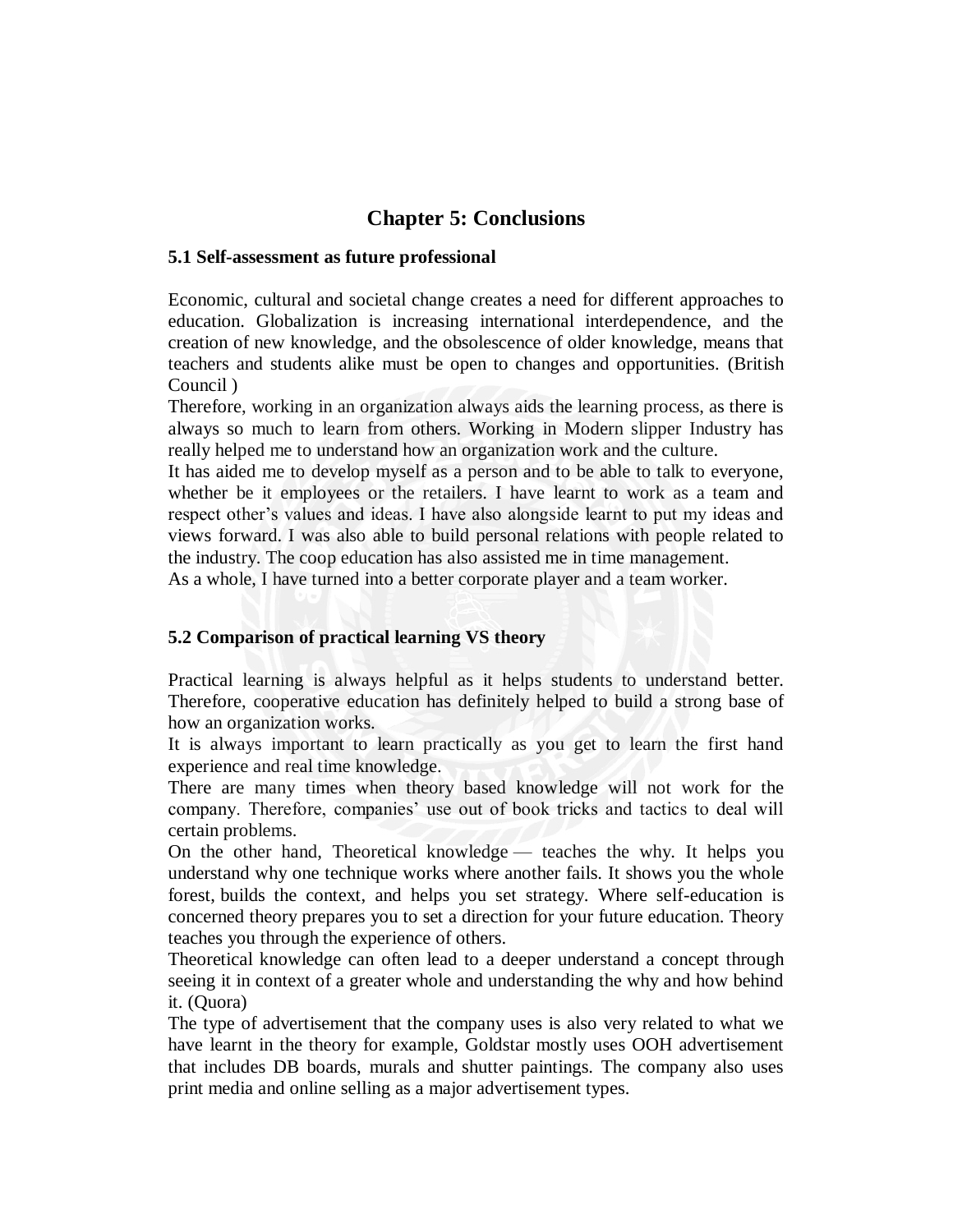Also, they use franchising model and also sell the products through wholesaler and distributors.

![](_page_19_Picture_1.jpeg)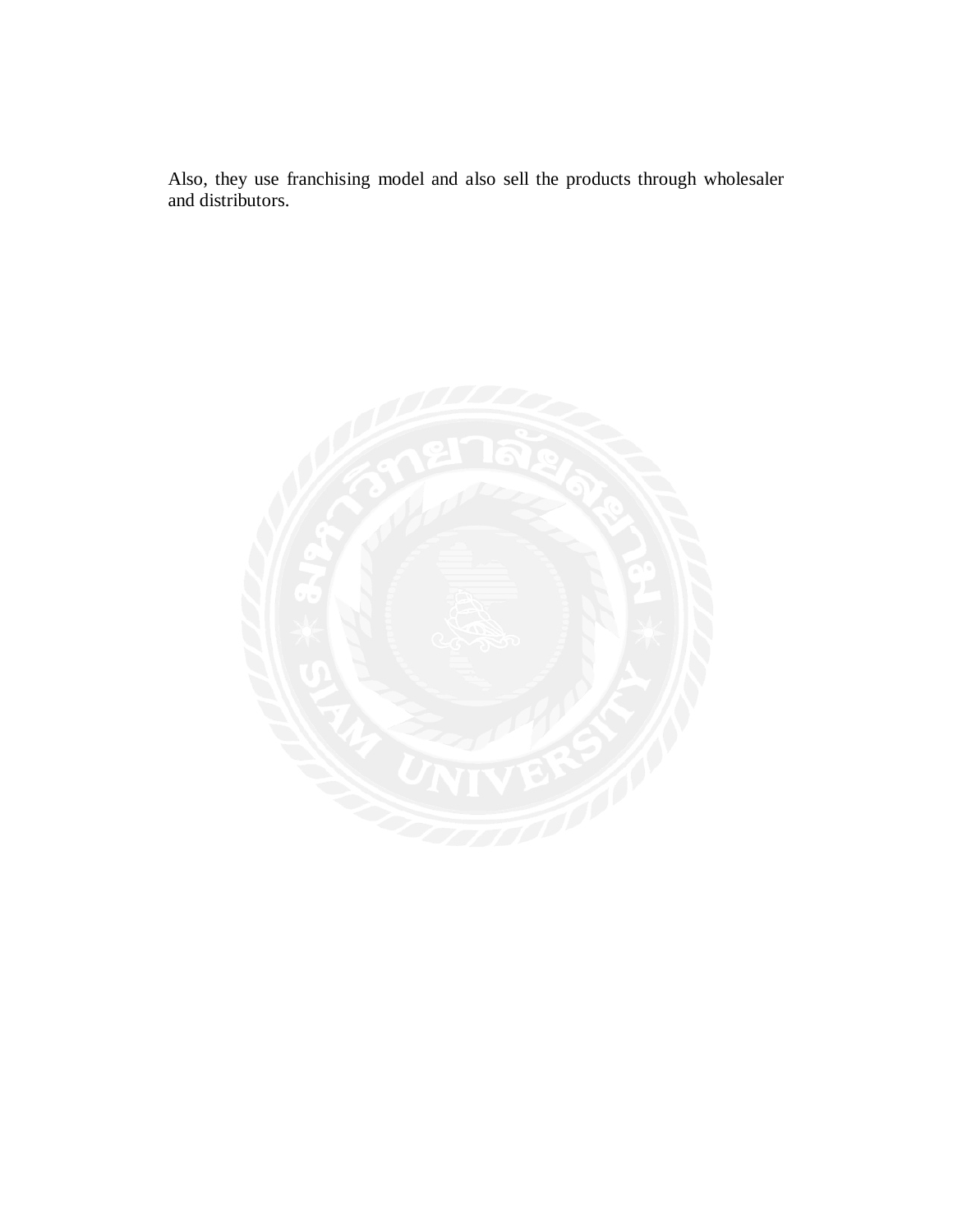# **References**

*British Council* . (n.d.). Retrieved 05 18, 2018, from

 https://kosovo.britishcouncil.org/en/programmes/education/vocational/ magazine-april-2017/practical-learning

*International Labour Organization*. (n.d.). Retrieved 05 18, 2018, from www.ilo.org: http://www.ilo.org/kathmandu/whatwedo/publications/WCMS\_543497/la ng- en/index.htm

*Lumen*. (n.d.). Retrieved 05 16, 2018, from

 https://courses.lumenlearning.com/boundless-business/chapter/what-is-a business/

*Quora*. (n.d.). Retrieved 05 19, 2018, from https://www.quora.com/What-are-some examples-of-the-difference-between-practical-knowledge-and-theoretical knowledge

![](_page_20_Picture_7.jpeg)